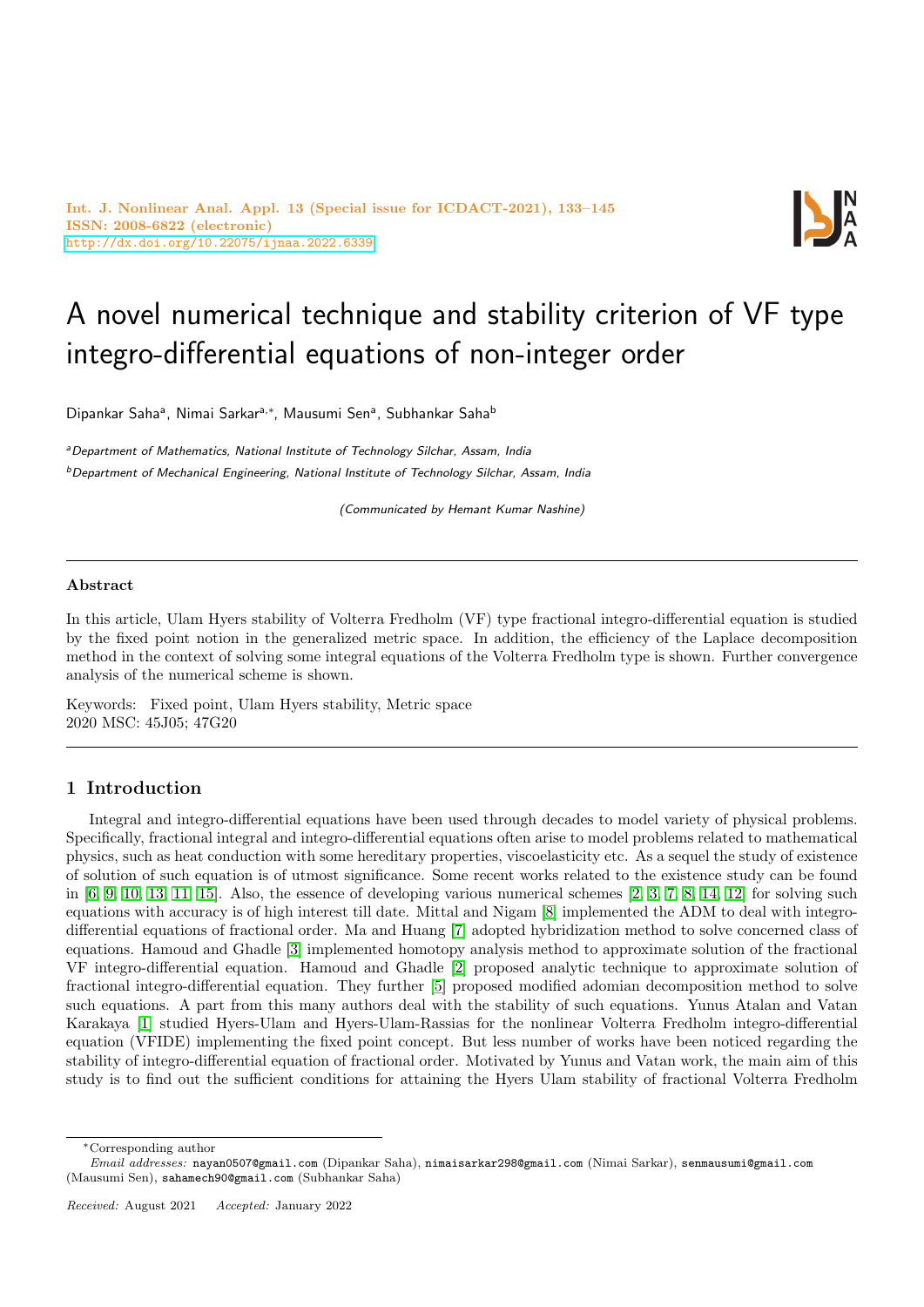integro-differential equation of the following form:

<span id="page-1-0"></span>
$$
D^{\alpha}v(\tau) = g(\tau) + \int_{0}^{\tau} H_1(\tau, \sigma)G_1(\sigma, v(\sigma))d\sigma + \int_{0}^{b} H_2(\tau, \sigma)G_2(\sigma, v(\sigma))d\sigma, 0 < \alpha < 1
$$
\n(1.1)

with the initial condition

<span id="page-1-1"></span>
$$
v^{(j)}(0) = \Delta_j \tag{1.2}
$$

for  $j = 0, 1, 2, 3, \ldots n-1$ . Here  $g(t)$  is the known function,  $H_1$  and  $H_2$  are kernel functions.  $G_1$  and  $G_2$  are unknown functions.

#### 2 Preliminaries

In this section the notion of generalized metric space and the fixed point theorem related to this metric has been discussed.

**Definition 2.1.** A function  $\tilde{d}: Y \times Y \to [0, \infty]$  is called a generalized metric on Y if and only f  $\tilde{d}$  satisfies (A1)  $\tilde{d}(\tilde{p}, \tilde{q}) = 0$  if and only if  $\tilde{p} = \tilde{q}$ ;  $(A2) \tilde{d}(\tilde{p}, \tilde{q}) = \tilde{d}(\tilde{q}, \tilde{p})$  for all  $\tilde{p}, \tilde{q} \in Y$ ;  $(A3) \tilde{d}(\tilde{p}, \tilde{r}) \leq \tilde{d}(\tilde{p}, \tilde{q}) + \tilde{d}(\tilde{q}, \tilde{r}) \ \forall \tilde{p}, \tilde{q}, \tilde{r} \in Y.$ 

<span id="page-1-2"></span>**Theorem 2.2.** [\[1\]](#page-11-7) Let  $(Y, \tilde{d})$  be a generalized complete metric space. Also let  $\varphi : Y \to Y$  be a strictly contractive operator with the Lipschitz constant  $\lambda < 1$ . If there is a nonnegative integer p such that  $\tilde{d}(\varphi^{p+1}v, \varphi^p v) < \infty$  for some  $v \in Y$ , then

- (i) the sequence  $\{\varphi^n v\}$  converges to a unique fixed point  $v_0$  of  $\varphi$  in  $V = \{\tilde{v} \in Y : \tilde{d}(\varphi^p v, \tilde{v}) < \infty\}$
- (ii) If  $v \in Y$ , then  $\tilde{d}(v, v_0) \leq \frac{1}{1-\lambda} \tilde{d}(\varphi v, v)$

**Definition 2.3.** The Riemann Liouville integral operator of order  $\gamma$  is defined as  $I^{\gamma}p(\tau) = \frac{1}{\Gamma(\gamma)}\int_{0}^{\tau}$ 0  $p(\sigma)$  $\frac{p(\sigma)}{(\tau-\sigma)^{1-\gamma}}d\sigma$ ,  $\gamma>0$  where  $\Gamma(\cdot)$  symbolizes the Gamma function provided the integral exists.

**Definition 2.4.** The Caputo fractional derivative of  $p(t)$  of order  $\gamma$  is defined as  $D^{\gamma}p(\tau) = \frac{1}{\Gamma(n-\gamma)}\int_{0}^{\tau}$  $\mathbf{0}$  $(\tau - \sigma)^{n-\gamma-1} p^n(\sigma) d\sigma,$ 

for  $n-1 \leq \gamma \leq n$ ,  $n \in N$ ,  $\tau > 0$ .

**Lemma 2.5.** If  $v_0(\tau) \in C(I, R)$ , then  $v(\tau) \in C(I, R_+)$  is a solution of the problem [\(1.1\)](#page-1-0)-[\(1.2\)](#page-1-1) iff v satisfies the following equation

$$
v(\tau) = \sum_{k=0}^{n-1} v^k (0^+)^{\tau^k} f(\tau - \tau^*)^{q-1} \left( g(\zeta) + \int_0^{\tau^*} H_1(\tau^*, \sigma) G_1(\sigma, v(\sigma)) d\sigma \right) d\tau^* + \int_0^{\tau} (\tau - \tau^*)^{q-1} \left( \int_0^b H_2(\tau^*, \sigma) G_2(\sigma, v(\sigma)) d\sigma \right) d\tau^* \tag{2.1}
$$

Theorem 2.6. The Laplace transform of the Caputo derivative is defined as

$$
\mathcal{L}[D^{\beta}f(\tau)] = s^{\beta}F(\sigma) - \sum_{k=0}^{n-1} \sigma^{\beta-k-1}f^k(0)
$$
\n(2.2)

for  $n - 1 < \beta \leq n$ .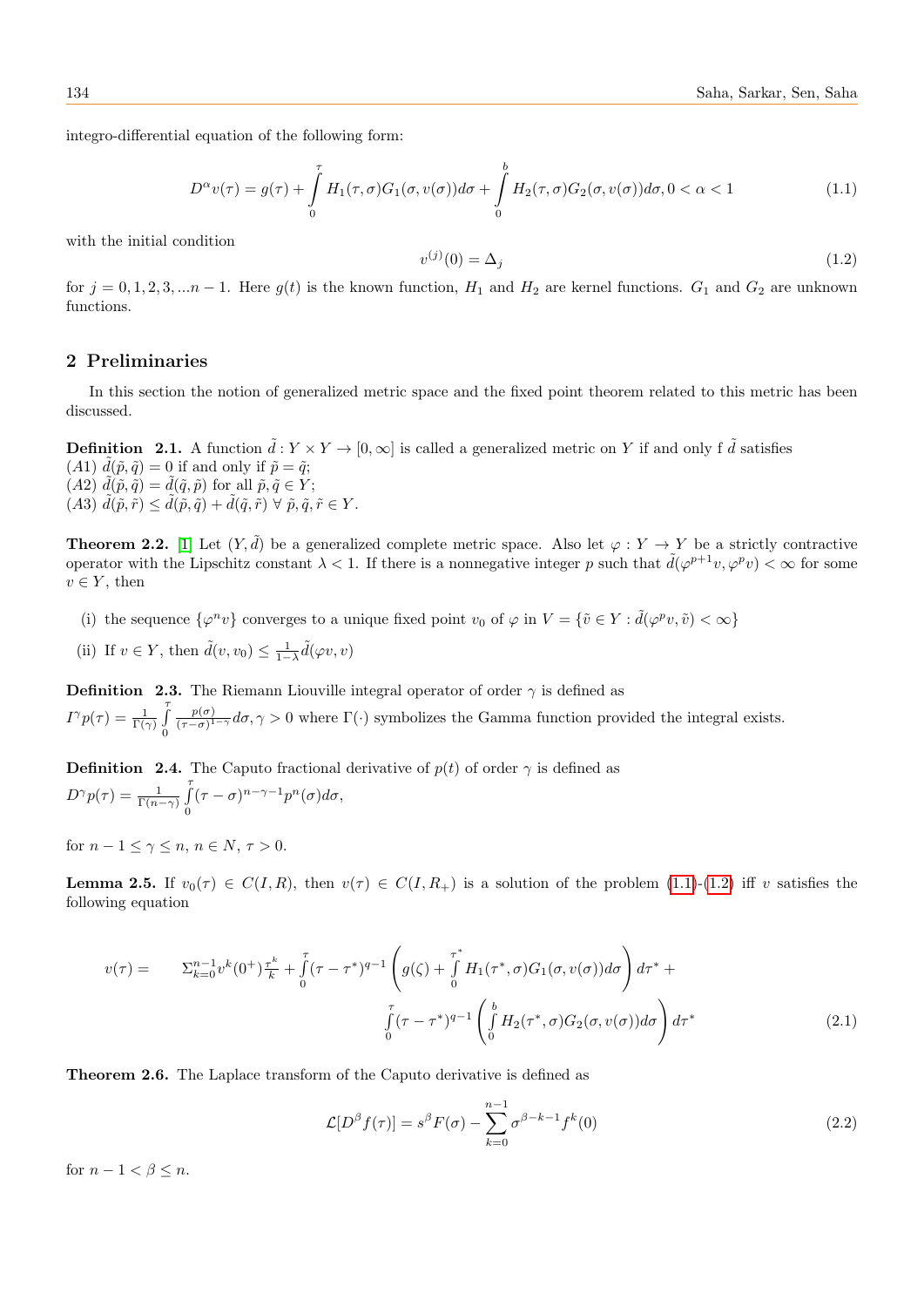#### 3 Main results

To derive the theoretical findings the following hypothesis have been considered.

(I)  $G_1(\tau, v(\tau))$  and  $G_2(\tau, v(\tau))$  are Lipschitz functions with Lipschitz constants  $L_1(>0)$  and  $L_2(>0)$  respectively i.e.,

$$
|G_1(\tau, v(\tau)) - G_1(\tau, w(\tau))| \le L_1 |v - w|
$$
\n(3.1)

$$
|G_2(\tau, v(\tau)) - G_2(\tau, w(\tau))| \le L_2 |v - w|
$$
\n(3.2)

and also  $G_1(\tau, 0) = G_2(\tau, 0) = 0, \forall \tau \in I$ .

(II) The kernel functions  $H_1(\tau, \sigma)$  and  $H_2(\tau, \sigma)$  are continuous on  $I \times I$ , and consequently bounded by  $M_1(> 0)$  and  $M_2(>0)$  in  $I \times I$ .

(III)There exist two positive continuous functions  $M_1^*$ ,  $M_2^*: I \times I \to R_+$  such that

$$
M_1^* = \sup_{\tau \in I} \int_{0}^{\tau} |H_1(\tau, \sigma)| d\sigma < \infty,
$$
  

$$
M_2^* = \sup_{\tau \in I} \int_{0}^{\tau} |H_2(\tau, \sigma)| d\sigma < \infty.
$$

#### 3.1 Hyer Ulam Stability

**Definition 3.1.** If  $\forall \epsilon > 0$  and each continuously differentiable function  $v(\tau)$  satisfying

<span id="page-2-0"></span>
$$
|D^{\alpha}v(\tau) - g(\tau) - \int_{0}^{\tau} H_1(\tau, \sigma)G_1(\sigma, v(\sigma))d\sigma - \int_{0}^{b} H_2(\tau, \sigma)G_2(\sigma, v(\sigma))d\sigma| \le \epsilon,
$$
\n(3.3)

 $\forall \tau \in I$ , there exists a solution  $v_0(\tau)$  of the Volterra Fredholm fractional integro-differential equation and a constant  $K > 0$  (independent of  $v(\tau)$  and  $v_0(\tau)$ ) with

 $|v(\tau) - v_0(\tau)| \leq K\epsilon$ , for all  $\tau \in I$ , then the equation [\(1.1\)](#page-1-0) is said to be Hyers-Ulam stable on I. Moreover, if  $v^{(k)}(0) = v_0^{(k)}(0)$ ,  $k = 0, 1, 2, \dots m-1$  equation [\(1.1\)](#page-1-0) is Hyers-Ulam stable with initial conditions.

**Remark 1:** A function  $v \in C'(I, R)$  is a solution of the inequality [\(3.3\)](#page-2-0) if there exists a function  $q_v \in C(I, R)$  (which depends on  $v$ ) such that (i)  $|a_n(\tau)| \leq \epsilon, \tau \in I;$ 

$$
(ii) D^{\alpha}v(\tau) = g(\tau) + \int_{0}^{\tau} H_1(\tau, \sigma)G_1(\sigma, v(\sigma))d\sigma + \int_{0}^{b} H_2(\tau, \sigma)G_2(\sigma, v(\sigma))d\sigma + q_v(\tau).
$$

**Theorem 3.2.** If  $v \in C'(I, R)$  satisfies the inequality [\(3.3\)](#page-2-0), then v satisfies the following inequality:  $|v(\tau) - \sum_{k=0}^{n-1} v^k(0^+)|^{\frac{\tau^k}{k}}$  $\frac{1}{\Gamma(\beta)}\int\limits_{0}^{T}$ 0  $(\tau - \tau^*)^{\beta - 1} \Big( g(\tau^*) - \int^{\tau^*}$ R  $\int\limits_0^{\pi} H_1(\tau^*,\sigma)G_1(\sigma,v(\sigma))d\sigma \int_a^b$  $\int\limits_0^{\sigma} H_2(\tau^*,\sigma) G_2(\sigma,v(\sigma))d\sigma\Big) d\tau^*|$ 

$$
\leq \epsilon \tau, \tau \in I.
$$

<span id="page-2-1"></span>**Proof**. Indeed, if  $v \in C'(I,R)$  satisfies the inequality [\(3.3\)](#page-2-0), then by Remark 1, we have  $D^{\beta}v(\tau) = g(\tau) + \int_{0}^{\tau}$  $\int\limits_0^{\tau} H_1(\tau,\sigma) G_1(\sigma,v(\sigma))d\sigma + \int\limits_0^b$  $\int\limits_0^{\tau} H_2(\tau,\sigma)G_2(\sigma,v(\sigma))d\sigma + q_v(\tau).$ Thus yields  $|v(\tau) - \Sigma_{k=0}^{n-1} v^k(0^+)|^{\frac{\tau^k}{k}} - \frac{1}{\Gamma(\beta)} \int_0^{\tau}$ 0  $(\tau - \tau^*)^{\beta - 1}(g(\tau^*) - \int^{\tau^*}$ R  $\int\limits_0^{\pi} H_1(\tau^*,\sigma)G_1(\sigma,v(\sigma))d\sigma$  $-\int_a^b$  $\int\limits_0^{\tau} H_2(\tau^*,\sigma) G_2(\sigma,v(\sigma))d\sigma)d\tau^*$  $\leq \int$  $\int\limits_0^{\cdot}|q_v(\sigma)|d\sigma$  $\leq$   $\epsilon \tau$ .  $\Box$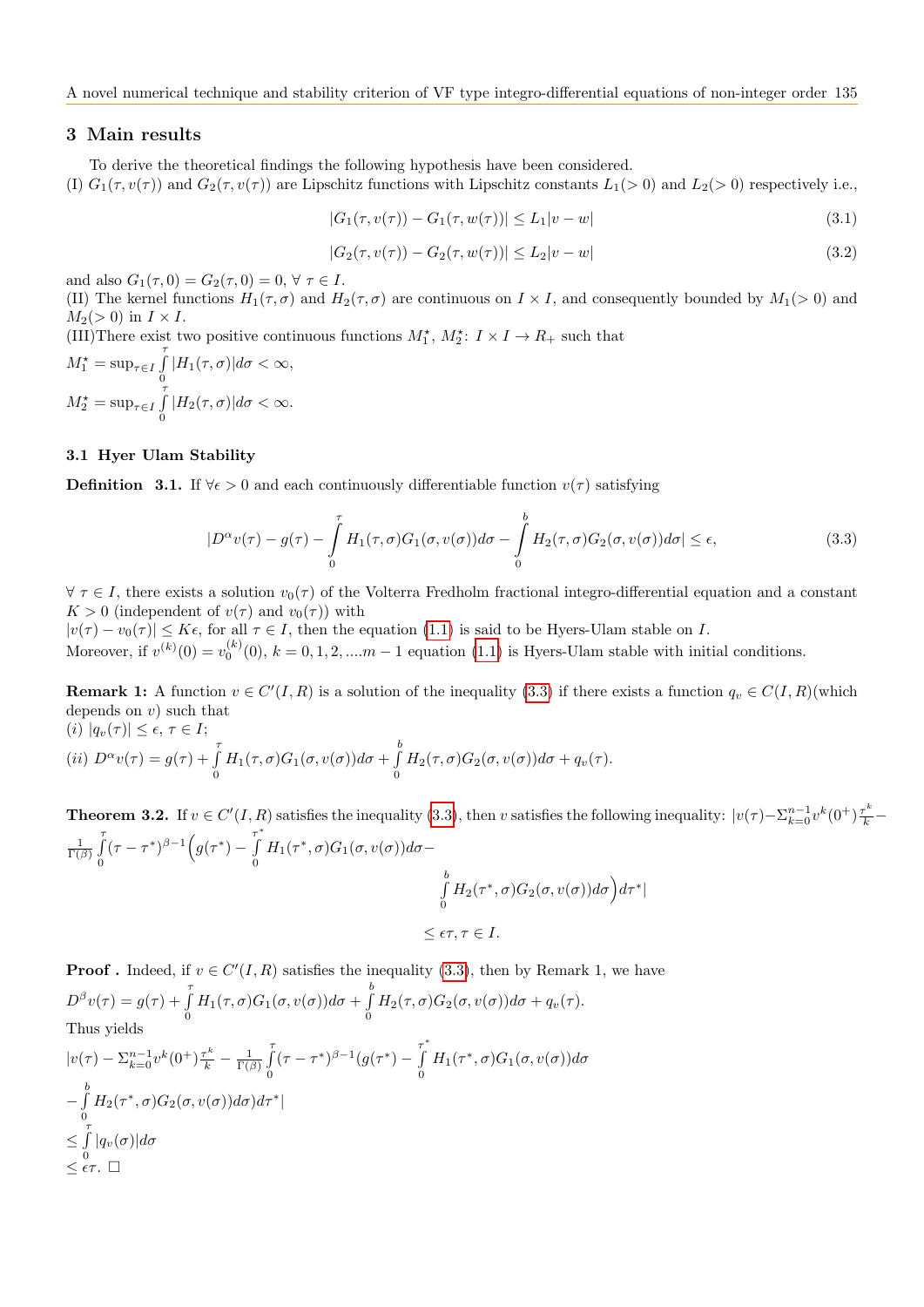**Theorem 3.3.** Let  $I = [0, b]$  be a non-degenerated interval,  $L_1$ ,  $L_2$ ,  $M_1$  and  $M_2$  be nonnegative constants such that

<span id="page-3-1"></span>
$$
\frac{M_1 L_1 + (\beta + 1) M_2 L_2}{\Gamma(\beta + 2)} b^{\beta + 1} < 1 \tag{3.4}
$$

Suppose g is continuous function and  $F_1, F_2 : I \times R \to R$  are continuous functions which satisfy the Lipchitz conditions with respect to the second argument and also the kernels  $k_1$ ,  $k_2$  are bounded by  $M_1$  and  $M_2$  respectively. If for  $\epsilon \geq 0$ and  $\forall \tau \in I$ , a continuously differentiable function  $v : I \to R$  satisfy

<span id="page-3-0"></span>
$$
|D^{\beta}v(\tau) - g(\tau) - \int_{0}^{\tau} H_1(\tau, \sigma)G_1(\sigma, v(\sigma))d\sigma - \int_{0}^{b} H_2(\tau, \sigma)G_2(\sigma, v(\sigma))d\sigma| \le \epsilon
$$
\n(3.5)

then there exists a unique continuous function  $v_0 : I \to R$  given by

$$
v_0(\tau) = \Sigma_{k=0}^{n-1} v^k (0^+) \frac{\tau^k}{k} + \frac{1}{\Gamma(\beta)} \int_0^{\tau} (\tau - \tau^*)^{\beta - 1} \left( g(\tau^*) + \int_0^{\tau^*} H_1(\tau^*, \sigma) G_1(\sigma, v(\sigma)) d\sigma + \int_0^b H_2(\tau^*, \sigma) G_2(\sigma, v(\sigma)) d\sigma \right) d\tau^*
$$
(3.6)

and also the following inequality holds good.

$$
|v(\tau) - v_0(\tau)| \le \frac{b\epsilon}{1 - \frac{M_1 L_1 + (\beta + 1)M_2 L_2}{\Gamma(\beta + 2)} b^{\beta + 1}}, \forall \tau \in I.
$$
\n(3.7)

**Proof.** Suppose Y is the set of all real valued continuous functions on closed and bounded interval I. Now  $\forall u, w \in Y$ , a metric on  $Y$  is defined by

 $\tilde{d}(u, w) = \inf \{ N \in [0, \infty] : |v(\tau) - w(\tau)| \leq N \forall \tau \in I \}.$  (Y,  $\tilde{d}$ ) is a complete generalized metric space, see [\[1\]](#page-11-7).

Now the operator  $\varphi: Y \to Y$  is considered which is defined as:

$$
(\varphi v)(\tau) = \Sigma_{k=0}^{n-1} v^k (0^+) \frac{\tau^k}{k} + \frac{1}{\Gamma(\beta)} \int_0^{\tau} (\tau - \tau^*)^{q-1} \left( g(\tau^*) + \int_0^{\tau^*} H_1(\tau^*, \sigma) G_1(\sigma, v(\sigma)) d\sigma + \int_0^b H_2(\tau^*, \sigma) G_2(\sigma, v(\sigma)) d\sigma \right) d\tau^*
$$

Suppose  $N(v, w)$  be an arbitrary constant such that  $d(v, w) \leq N(v, w)$ . Now for  $v_1(\tau)$ ,  $v_2(\tau)$ ,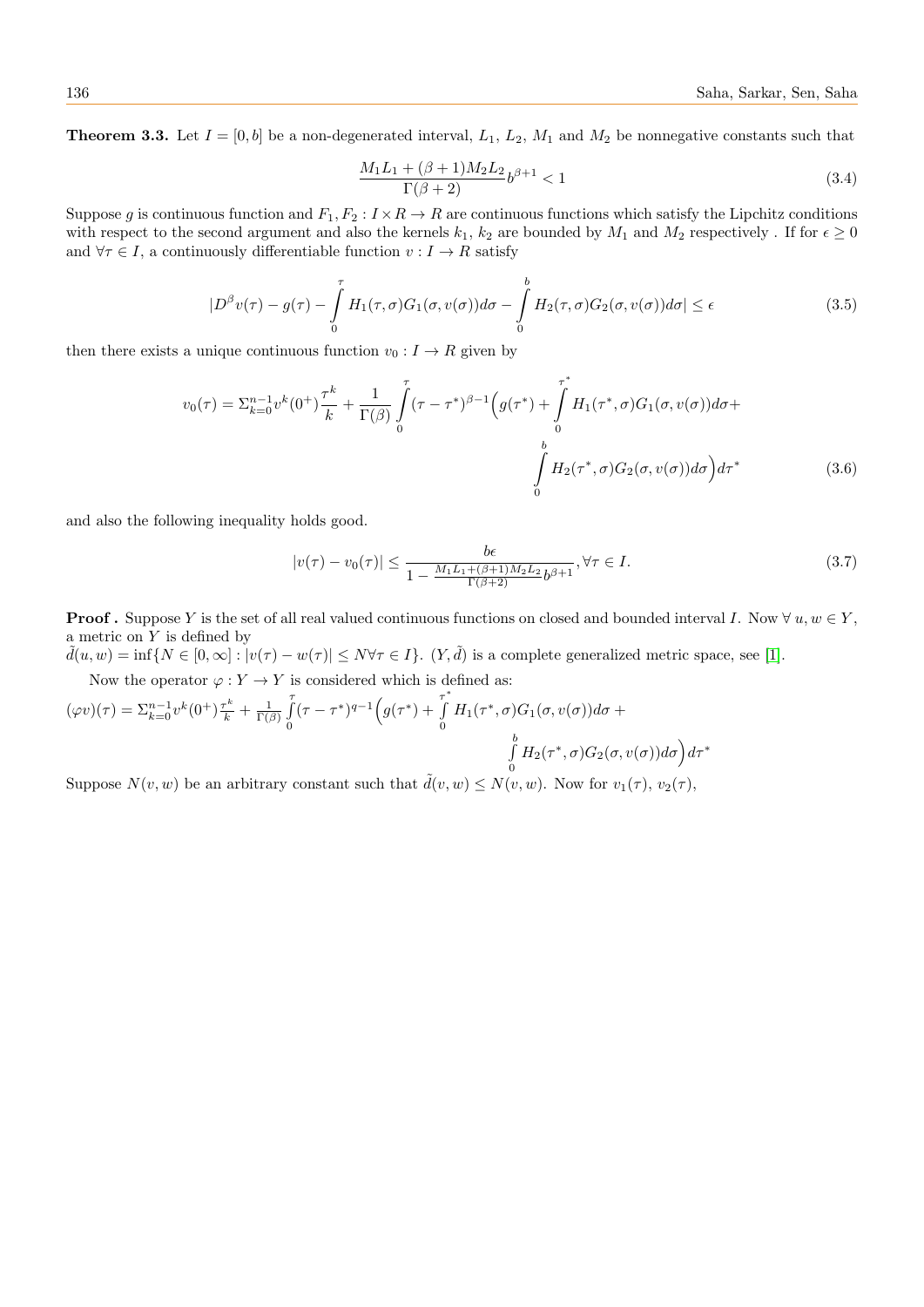$$
|(\varphi v)(\tau) - (\varphi w)(\tau)| \leq \frac{1}{\Gamma(q)} \int_{0}^{\tau} (\tau - \tau^{*})^{q-1} \left[ \int_{0}^{\tau^{*}} |H_{1}(\tau^{*}, \sigma)| \left( |G_{1}(\sigma, v(\sigma)) - G_{1}(\sigma, w(\sigma))| \right) d\sigma \right] + \int_{0}^{b} |H_{2}(\tau^{*}, \sigma)| \left( |G_{1}(\sigma, v(\sigma)) - G_{1}(\sigma, w(\sigma))| \right) d\sigma \right] 
$$
\leq \frac{M_{1}}{\Gamma(q)} \int_{0}^{\tau} (\tau - \tau^{*})^{q-1} \left[ \int_{0}^{\tau^{*}} L_{1}|v(\sigma) - w(\sigma)| d\sigma \right] d\tau^{*} + \frac{M_{2}}{\Gamma(q)} \int_{0}^{\tau} (\tau - \tau^{*})^{q-1} \left[ \int_{0}^{b} L_{2}|v(\sigma) - w(\sigma)| d\sigma \right] d\tau^{*} 
$$
\leq \frac{M_{1} L_{1}}{\Gamma(q)} \int_{0}^{\tau} (\tau - \tau^{*})^{q-1} \left[ \int_{0}^{\tau^{*}} N(v, w) d\sigma \right] d\tau^{*} + \frac{M_{2} L_{2}}{\Gamma(q)} \int_{0}^{\tau} (\tau - \tau^{*})^{q-1} \left[ \int_{0}^{b} N(v, w) d\sigma \right] d\tau^{*} 
$$
\leq \frac{M_{1} L_{1} + (\alpha + 1) M_{2} L_{2}}{\Gamma(q + 2)} b^{\alpha + 1} N(v, w)
$$
 (3.9)
$$
$$
$$

Thus by the hypothesis,  $\varphi$  is strictly contractive on the considered space Y. Now for an arbitrary element  $v_0$  in Y, there exists a constant  $\tilde{N} \in (0, \infty)$  $\forall \tau \in I$  such that

k

$$
|(\varphi v_0)(\tau) - (v_0)(\tau)| \le |\Sigma_{k=0}^{n-1} v^k(0^+)|^{\frac{\tau^k}{k}}
$$
  
+  $\frac{1}{\Gamma(q)} \int_0^{\tau} (\tau - \tau^*)^{q-1} \left( g(\tau^*) + \int_0^{\tau^*} k_1(\tau^*, \sigma) G_1(\sigma, v(\sigma)) d\sigma + \int_0^k k_2(\tau^*, \sigma) G_2(\sigma, v(\sigma)) d\sigma \right) d\tau^* - v_0(\tau)|$ 

 $\leq \tilde{N}$ 

. Hence, from the above inequality it is inferred that

$$
d(\varphi v_0, v_0) \leq \infty
$$

Now, using Theorem [2.2,](#page-1-2) there exists  $v_1 \in C([0, b], R)$  such that  $\varphi^n v_0 \to v_1$  in  $(Y, \tilde{d})$  as  $n \to \infty$  and  $\varphi v_1 = v_1$ . Thus the fixed point  $v_0$  is the desired solution of the considered equation. Since  $\tilde{d}$  is a metric,  $v_0 : I \to R$  is the unique continuous solution such that

$$
v_0(\tau) = \sum_{k=0}^{n-1} v^k (0^+)^{\tau^k} + \frac{1}{\Gamma(q)} \int_0^{\tau} (\tau - \tau^*)^{q-1} \Big( g(\tau^*) + \int_0^{\tau^*} H_1(\tau^*, \sigma) G_1(\sigma, v(\sigma)) d\sigma + \int_0^b H_2(\tau^*, \sigma) G_2(\sigma, v(\sigma)) d\sigma \Big) d\tau^*
$$

Now by the hypothesis [\(3.5\)](#page-3-0), it yields

.

<span id="page-4-0"></span>
$$
\tilde{d}(v,\varphi v) \le b\epsilon \tag{3.10}
$$

Linking the Theorem [2.2](#page-1-2) with the above equality [\(3.10\)](#page-4-0), yields the following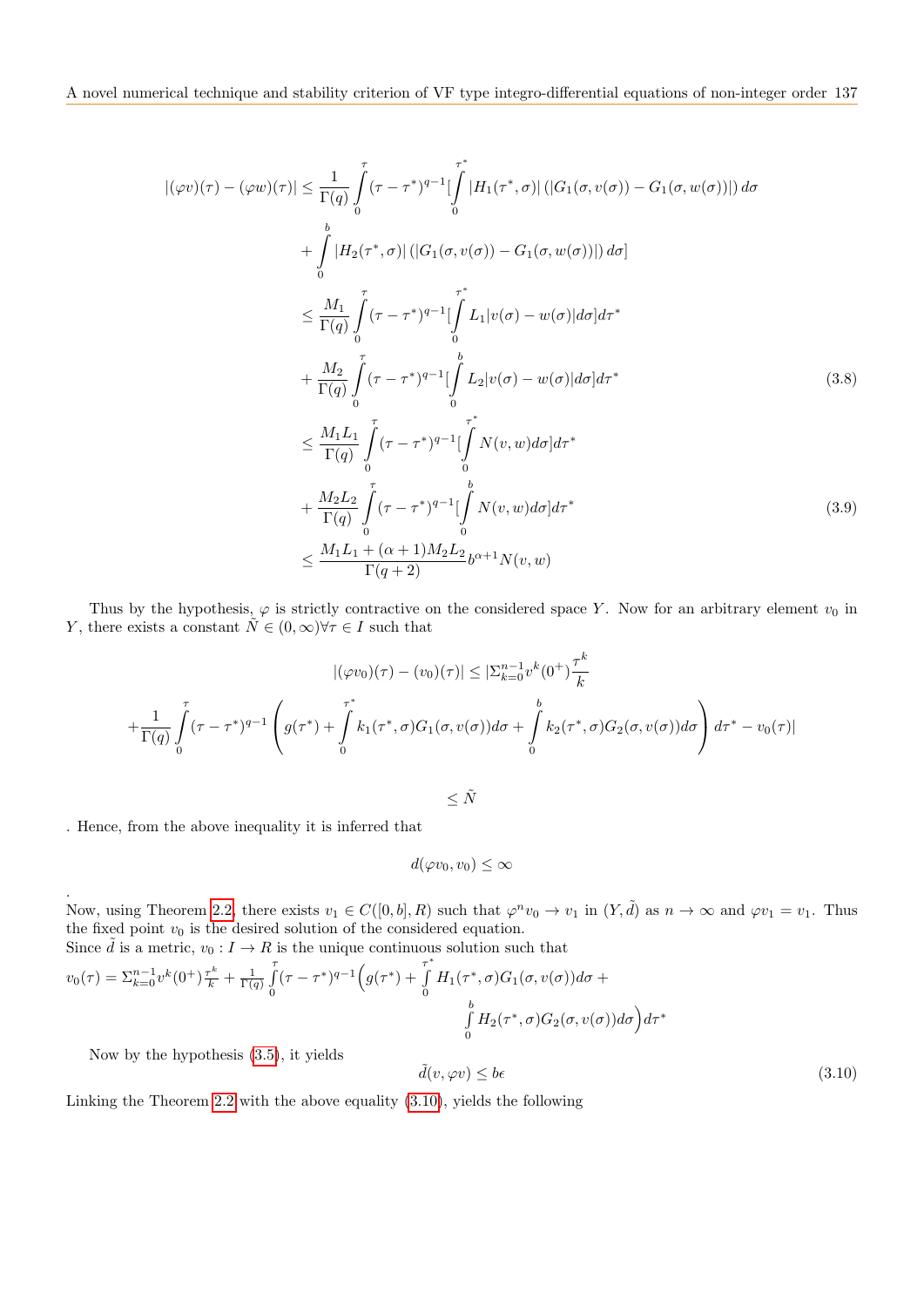$$
\tilde{d}(v, v_0) \le \frac{1}{1 - \frac{M_1 L_1 + (\alpha + 1) M_2 L_2}{\Gamma(q+2)} b^{\alpha + 1}} \tilde{d}(v, \varphi v)
$$
\n
$$
\le \frac{b\epsilon}{1 - \frac{M_1 L_1 + (\alpha + 1) M_2 L_2}{\Gamma(q+2)} b^{\alpha + 1}}.
$$
\n(3.11)

□

# 4 Numerical Scheme

## 4.1 Laplace Decomposition Method

$$
D^{\alpha}v(\tau) = g(\tau) + \int_{0}^{\tau} H_1(\tau, \sigma)G_1(\sigma, v(\sigma))d\sigma + \int_{0}^{b} H_2(\tau, \sigma)G_2(\sigma, v(\sigma))d\sigma
$$

Applying laplace transform to both sides, it is estimated that

$$
\mathcal{L}(D^{\alpha}v(\tau)) = \mathcal{L}(g(\tau)) + \mathcal{L}\left(\int_{0}^{\tau} H_{1}(\tau,\sigma)G_{1}(\sigma,v(\sigma))d\sigma\right) + \mathcal{L}\left(\int_{0}^{b} H_{2}(\tau,\sigma)G_{2}(\sigma,v(\sigma))d\sigma\right)
$$
(4.1)

Utilizing the differentiation property of laplace transform, it is obtained that

$$
s^{\alpha} \mathcal{L}(v(\tau)) - c = \mathcal{L}(g(\tau) + \mathcal{L}\left(\int_{0}^{\tau} H_{1}(\tau,\sigma)G_{1}(\sigma,v(\sigma))d\sigma\right) + \mathcal{L}\left(\int_{0}^{b} H_{2}(\tau,\sigma)G_{2}(\sigma,v(\sigma))d\sigma\right)
$$
(4.2)

where  $c$  is given by  $c = \sum_{k=0}^{m-1} \sigma^{\alpha-k-1} v^k(0).$ Thus, the above equation is equivalent to

$$
\mathcal{L}(v(\tau)) = \frac{c}{\sigma^{\alpha}} + \frac{1}{\sigma^{\alpha}} \mathcal{L}(g(\tau)) + \frac{1}{\sigma^{\alpha}} \mathcal{L}\left(\int_{0}^{\tau} H_{1}(\tau,\sigma)G_{1}(\sigma,v(\sigma))d\sigma\right) + \frac{1}{\sigma^{\alpha}} \mathcal{L}\left(\int_{0}^{b} H_{2}(\tau,\sigma)G_{2}(\sigma,v(\sigma))d\sigma\right) \tag{4.3}
$$

The second step in Laplace decomposition method is that solution is expressed as an infinite series

<span id="page-5-2"></span>
$$
v(\tau) = \sum_{n=0}^{\infty} v_n \tag{4.4}
$$

Moreover, the nonlinear function is decomposed as

<span id="page-5-0"></span>
$$
G_1(\tau, v(\tau)) = \sum_{n=0}^{\infty} A_n \tag{4.5}
$$

and

<span id="page-5-1"></span>
$$
G_2(\tau, v(\tau)) = \sum_{n=0}^{\infty} B_n \tag{4.6}
$$

where  $A_n$  and  $B_n$  are Adomian polynomials are given as

$$
A_n(\tau) = \frac{1}{n!} \left[ \frac{d^n}{dp^n} \left[ G_1(\tau, \sum_{i=0}^{\infty} p^i v_i) \right]_{p=0} \right]
$$
 (4.7)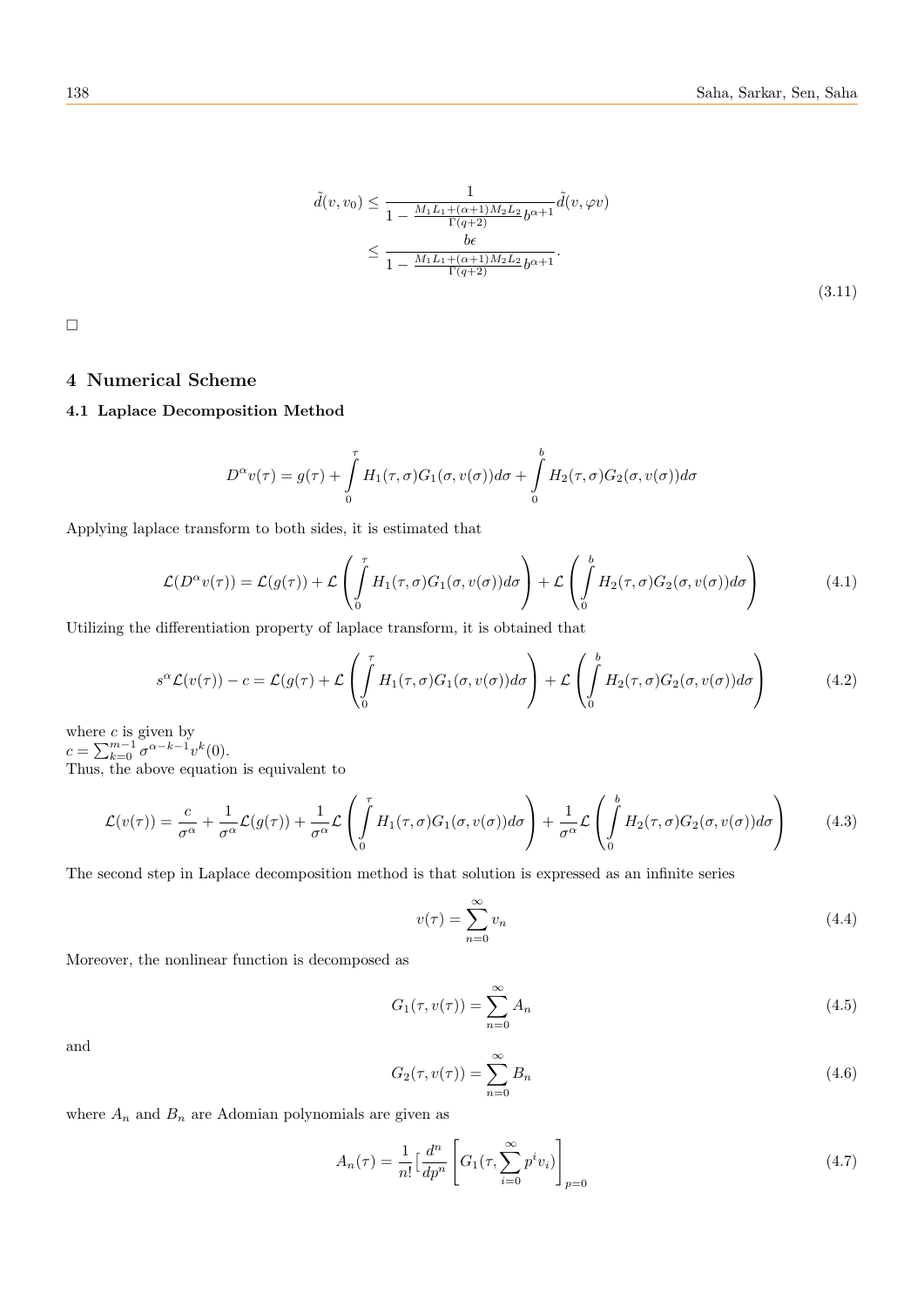A novel numerical technique and stability criterion of VF type integro-differential equations of non-integer order 139

$$
B_n(\tau) = \frac{1}{n!} \left[ \frac{d^n}{dp^n} \left[ G_2(\tau, \sum_{i=0}^{\infty} p^i v_i) \right]_p \right]
$$
\n(4.8)

$$
\mathcal{L}(\sum_{n=0}^{\infty} v_n) = \frac{c}{\sigma^{\alpha}} + \frac{1}{\sigma^{\alpha}} \mathcal{L}(g(\tau)) + \frac{1}{s^{\alpha}} \mathcal{L}(\int_{0}^{\tau} H_1(\tau, \sigma) \sum_{n=0}^{\infty} A_n d\sigma) + \frac{1}{\sigma^{\alpha}} \mathcal{L}(\int_{0}^{b} H_2(\tau, \sigma) \sum_{n=0}^{\infty} B_n d\sigma)
$$
(4.9)

Comparing both sides yields the iterative algorithm

$$
\mathcal{L}(v_0) = \frac{c}{\sigma^{\alpha}} + \frac{1}{\sigma^{\alpha}} \mathcal{L}(g(\tau))
$$
\n(4.10)

$$
\mathcal{L}(v_1) = \frac{1}{\sigma^{\alpha}} \mathcal{L}(\int_{0}^{\tau} H_1(\tau, \sigma) A_0 d\sigma) + \frac{1}{\sigma^{\alpha}} \mathcal{L}(\int_{0}^{b} H_2(\tau, \sigma) B_0 d\sigma)
$$
\n(4.11)

$$
\mathcal{L}(v_2) = \frac{1}{\sigma^{\alpha}} \mathcal{L}(\int_{0}^{\tau} H_1(\tau, \sigma) A_1 d\sigma) + \frac{1}{\sigma^{\alpha}} \mathcal{L}(\int_{0}^{b} H_2(\tau, \sigma) B_1 d\sigma)
$$
\n(4.12)

Thus considering the equations, the recursion relation is as follows

$$
\mathcal{L}(v_{k+1}) = \frac{1}{\sigma^{\alpha}} \mathcal{L}(\int_{0}^{\tau} H_1(\tau, \sigma) A_k d\sigma) + \frac{1}{\sigma^{\alpha}} \mathcal{L}(\int_{0}^{b} H_2(\tau, \sigma) B_k d\sigma), k \ge 0
$$
\n(4.13)

Finally by the inverse laplace transform method, the required iterative scheme for estimation of  $v_0(\tau)$ ,  $v_1(\tau)$ , ... are as follows

$$
v_0(\tau) = \mathcal{L}^{-1} \left[ \frac{1}{\sigma^{\alpha}} \mathcal{L}(g(\tau)) \right],
$$
\n(4.14)

and

$$
v_{k+1}(\tau) = \mathcal{L}^{-1} \left[ \frac{1}{\sigma^{\alpha}} \mathcal{L}(\int_{0}^{\tau} H_1(\tau, \sigma) A_k d\sigma) \right] + \mathcal{L}^{-1} \left[ \frac{1}{\sigma^{\alpha}} \mathcal{L}(\int_{0}^{b} H_2(\tau, \sigma) B_k d\sigma) \right]
$$
(4.15)

Thus the modified iterated scheme is as follows:

$$
v_0(\tau) = \mathcal{L}^{-1} \left[ \frac{1}{\sigma^{\alpha}} \mathcal{L}(g(\tau)) \right],
$$
\n(4.16)

$$
v_1(\tau) = \mathcal{L}^{-1} \left[ \frac{1}{\sigma^{\alpha}} \mathcal{L}(\int_0^{\tau} H_1(\tau, \sigma) A_0 d\sigma) \right] + \mathcal{L}^{-1} \left[ \frac{1}{\sigma^{\alpha}} \mathcal{L}(\int_0^b H_2(\tau, \sigma) B_0 d\sigma) \right]
$$
(4.17)

$$
v_{k+1}(\tau) = \mathcal{L}^{-1} \left[ \frac{1}{\sigma^{\alpha}} \mathcal{L}(\int_{0}^{\tau} H_{1}(\tau,\sigma) A_{k} d\sigma) \right] + \mathcal{L}^{-1} \left[ \frac{1}{\sigma^{\alpha}} \mathcal{L}(\int_{0}^{b} H_{2}(\tau,\sigma) B_{k} d\sigma) \right]
$$
(4.18)

#### 5 Convergence Result

In this section we analyse a theoretical result in support of the convergence criterion.

**Theorem 5.1.** Suppose that (A1)-(A3), hold. Then the series solution given by  $v(\tau) = \sum_{i=0}^{\infty} v_i(\tau)$ , and  $||v_1|| < \infty$ obtained by the mth-order deformation converges to the exact solution of the fractional Volterra-Fredholm integrodifferential equation (1)-(2) if  $\frac{M_1^* L_1 + M_2^* L_2}{\Gamma(\alpha+1)} < 1$  holds.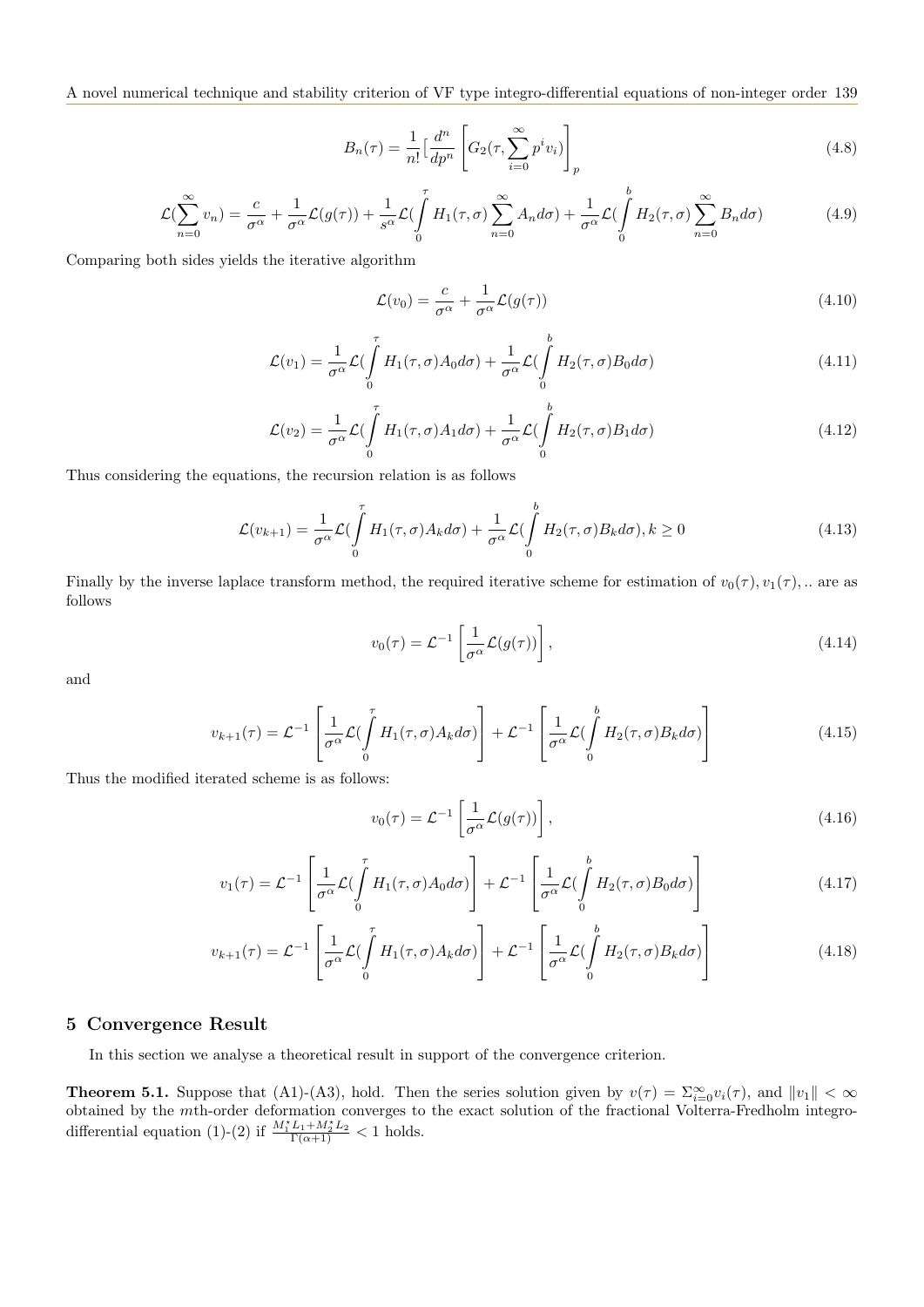**Proof**. Denote as  $(C[0, b], \cdot)$  the Banach space of all continuous functions on I, with for all  $\tau$  in I. First, we define the sequence of partial sums as  $s_n = \sum_{i=0}^n v_i(\tau)$ . Let  $s_n$  and  $s_m$  be arbitrary partial sums with  $n \geq m$ . We claim that  $s_n = \sum_{i=0}^n v_i(\tau)$  is a Cauchy sequence in  $(C[0, b], \cdot)$ . Now we proceed as follows  $||s_n - s_m||_{\infty} = \max_{\forall \tau \in I} |s_n - s_m|$ 

$$
= \max_{\forall \tau \in I} |\Sigma_{i=0}^n v_i(\tau) - \Sigma_{i=0}^m v_i(\tau)|
$$

 $= \max_{\forall \tau \in I} |\sum_{i=m+1}^n v_i(\tau)|$ 

$$
= \max_{\forall\tau\in I} |\Sigma_{i=m+1}^n \mathcal{L}^{-1}\left[\frac{1}{s^{\alpha}} \mathcal{L}(\int_0^t H_1(\tau,\sigma)A_{i-1}ds) + \frac{1}{\sigma^{\alpha}} \mathcal{L}(\int_0^b H_2(\tau,\sigma)B_{i-1}d\sigma)\right]|
$$
  
= 
$$
\max_{\forall\tau\in I} |\mathcal{L}^{-1}\left[\frac{1}{\sigma^{\alpha}} \mathcal{L}(\int_0^{\tau} H_1(\tau,\sigma)\Sigma_{i=m}^{n-1}A_{i-1}d\sigma) + \frac{1}{\sigma^{\alpha}} \mathcal{L}(\int_0^b H_2(\tau,\sigma)\Sigma_{i=m}^{n-1}B_{i-1}d\sigma)\right]|.
$$

From  $(4.5)$  and  $(4.6)$ , we have

$$
\Sigma_{i=m}^{n-1} A_{i-1} = G_1(\tau, s_{n-1}) - G_1(\tau, s_{m-1}),
$$
  

$$
\Sigma_{i=m}^{n-1} B_{i-1} = G_2(\tau, s_{n-1}) - G_2(\tau, s_{m-1}).
$$

Thus,

$$
||s_{n} - s_{m}||
$$
  
\n
$$
= \max_{\forall \tau \in I} |\mathcal{L}^{-1} \Big[ \frac{1}{\sigma^{\alpha}} \mathcal{L}(\int_{0}^{\tau} H_{1}(\tau, \sigma)(G_{1}(\tau, s_{n-1}) - G_{1}(\tau, s_{m-1})) d\sigma) +
$$
  
\n
$$
\frac{1}{s^{\alpha}} \mathcal{L}(\int_{0}^{b} H_{2}(\tau, \sigma)(G_{2}(\tau, s_{n-1}) - G_{2}(\tau, s_{m-1})) d\sigma) \Big] |
$$
  
\n
$$
= \max_{\forall \tau \in I} \Big( \mathcal{L}^{-1} \Big[ \frac{1}{\sigma^{\alpha}} \mathcal{L}(\int_{0}^{\tau} |H_{1}(\tau, \sigma)| |G_{1}(\tau, s_{n-1}) - G_{1}(\tau, s_{m-1})| d\sigma) +
$$
  
\n
$$
\frac{1}{\sigma^{\alpha}} \mathcal{L}(\int_{0}^{b} |H_{2}(\tau, \sigma)| |G_{2}(\tau, s_{n-1}) - G_{2}(\tau, s_{m-1})| d\sigma) \Big]
$$
  
\n
$$
\leq \mathcal{L}^{-1} \Big[ \frac{1}{\sigma^{\alpha}} \mathcal{L}(\int_{0}^{\tau} |H_{1}(\tau, \sigma)| |G_{1}(\tau, s_{n-1}) - G_{1}(\tau, s_{m-1})| d\sigma) +
$$
  
\n
$$
\frac{1}{\sigma^{\alpha}} \mathcal{L}(\int_{0}^{b} |H_{2}(\tau, \sigma)| |G_{2}(\tau, s_{n-1}) - G_{2}(\tau, s_{m-1})| d\sigma) \Big]
$$
  
\n
$$
\leq \mathcal{L}^{-1} \Big[ \frac{1}{\sigma^{\alpha}} \mathcal{L}(M_{1}^{*} L_{1} || s_{n-1} - s_{m-1} ||_{\infty}) + \frac{1}{\sigma^{\alpha}} \mathcal{L}(M_{2}^{*} L_{2} || s_{n-1} - s_{m-1} ||_{\infty}) \Big]
$$
  
\n
$$
\leq \mathcal{L}^{-1} \Big[ \frac{1}{\sigma^{\alpha+1}} M_{1}^{*} L_{1} || s_{n-1} - s_{m-1} ||_{\in
$$

Thus,

$$
\|s_n-s_m\|_\infty\le \tfrac{M_1^\star L_1+M_2^\star L_2}{\Gamma(\alpha+1)}\|s_{n-1}-s_{m-1}\|_\infty
$$

Further,

$$
||s_n - s_m||_{\infty} \le \lambda ||s_{n-1} - s_{m-1}||_{\infty}.
$$
  
Let  $n = m + 1$  then  

$$
||s_n - s_m||_{\infty} \le \lambda ||s_m - s_{m-1}||_{\infty} \le \lambda^2 ||s_{m-1} - s_{m-2}||_{\infty} ... \lambda^m ||s_1 - s_0||_{\infty}.
$$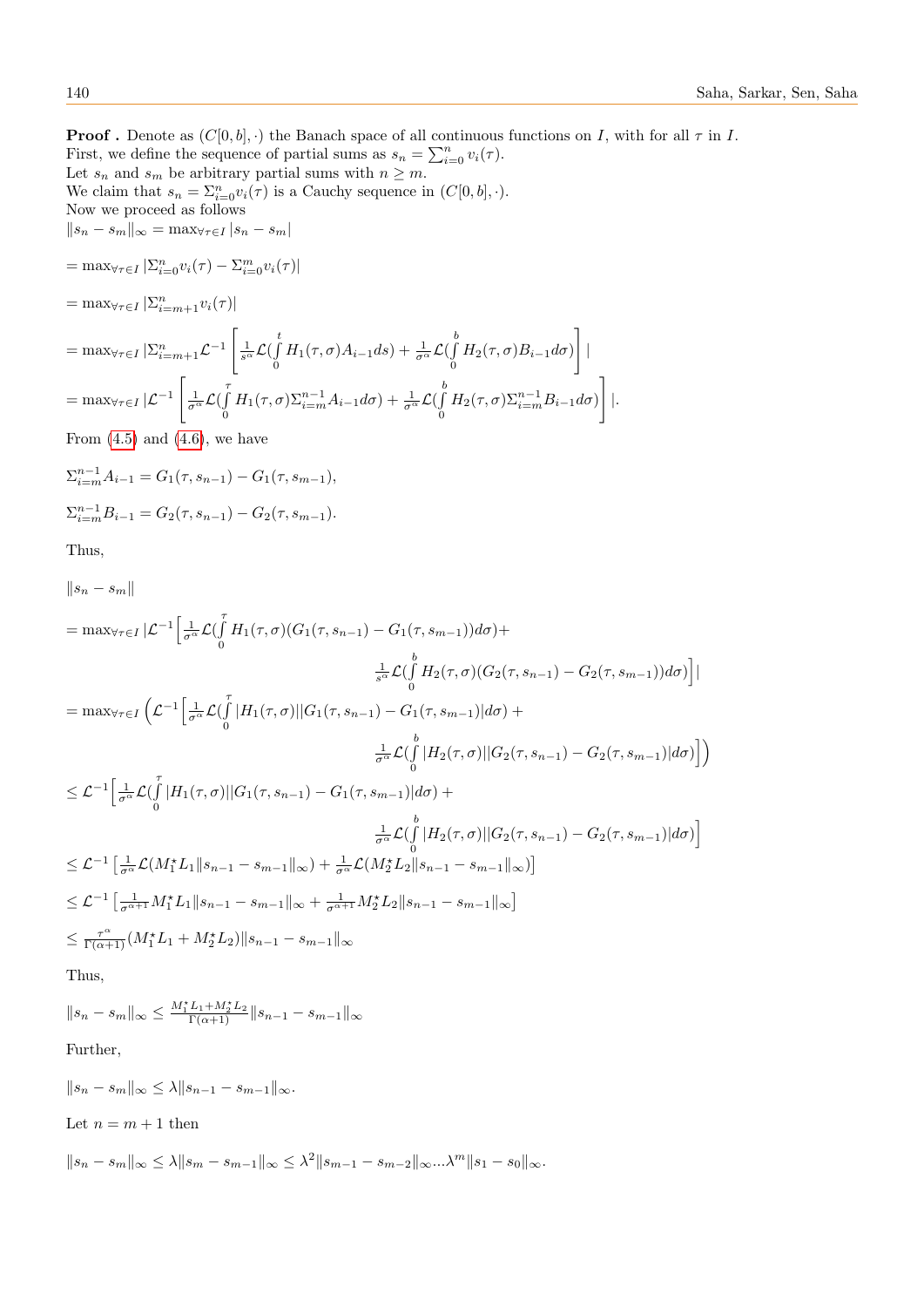$||s_n - s_m||_{\infty} \le ||s_{m+1} - s_m||_{\infty} + ||s_{m+2} - s_{m+1}||_{\infty} + ... + ||s_n - s_{n-1}||_{\infty}$  $\leq$   $[1 + \lambda + \lambda^2 + ... + \lambda^{n-m-1}]$  $||s_1 - s_0||_{\infty}$  $\leq \lambda^m \left( \frac{1-\lambda^{n-m}}{1-\lambda} \right)$  $\frac{(-\lambda^{n-m})}{1-\lambda}\|v_1\|_{\infty}.$ 

Since  $0 < \lambda < 1$ ,  $(1 - \lambda^{n-m}) < 1$ . But  $||v_1(t)|| < \infty$ . Thus,  $||s_n - s_m||_{\infty} \to 0$  as  $m \to \infty$ . Hence it is concluded that  $s_n$  is a Cauchy sequence in  $C[0, b]$ . Finally,  $v = \lim_{n \to \infty} v_n$  i.e., the series is convergent. □

# 6 Numerical Example

#### 6.1 Example 1

<span id="page-8-0"></span>
$$
D^{1/2}v(\tau) = 1 + 3\tau^2 + \tau^3 + \int_0^{\tau} (2 + \tau + 2s)v(\sigma)d\sigma, \qquad \tau \in [0, 1/4]
$$
\n(6.1)

with the initial condition  $v(0) = 0$ .

Here,  $\beta = 1/2$ ,  $g(\tau) = 1 + 3\tau^2 + \tau^3$ ,  $H_1(\tau, \sigma) = 2 + \tau + 2\sigma$ ,  $G_1(\tau, v(\tau)) = v(\tau)$ ,  $G_2(\tau, v(\tau)) = 0$ .

Also the conditions (I) and (II) are satisfied and the inequality [\(3.4\)](#page-3-1) holds. Thus, by Theorem [3.3,](#page-2-1) the equation [\(6.1\)](#page-8-0) is Ulam stable and has a unique solution.

Applying Laplace transform to both sides, it is obtained that

$$
\mathcal{L}[D^{1/2}v(\tau)] = \mathcal{L}[1 + 3\tau^2 + \tau^3] + \mathcal{L}[\int_0^\tau (2 + \tau + 2\sigma)v(\sigma)d\sigma]
$$
\n(6.2)

Now, by the linearity of laplace transform and the initial condition

$$
s^{1/2} \mathcal{L}[v(\tau)] = \mathcal{L}[1 + 3\tau^2 + \tau^3] + \mathcal{L}[\int_0^{\tau} (2 + \tau + 2\sigma)v(\sigma)d\sigma]
$$
  

$$
\mathcal{L}[v(\tau)] = \frac{1}{\sigma^{1/2}} \{ \mathcal{L}[1 + 3\tau^2 + \tau^3] + \mathcal{L}[\int_0^{\tau} (2 + \tau + 2\sigma)v(\sigma)d\sigma] \}
$$
(6.3)

Substituting [\(4.4\)](#page-5-2) into the above equation, it is obtained that

<span id="page-8-1"></span>
$$
\mathcal{L}[\sum_{n=0}^{\infty} v_n(\tau)] = \frac{1}{\sigma^{1/2}} \{ \mathcal{L}[1 + 3\tau^2 + \tau^3] + \mathcal{L}[\int_0^{\tau} (2 + \tau + 2\sigma) \sum_{n=0}^{\infty} v_n(\sigma) d\sigma] \}
$$
(6.4)

Comparing both sides of equation [\(6.4\)](#page-8-1), it is estimated that

$$
\mathcal{L}[v_0(\tau)] = \frac{1}{\sigma^{1/2}} \{ \mathcal{L}[1 + 3\tau^2 + \tau^3] \} \tag{6.5}
$$

$$
\mathcal{L}[v_{n+1}(\tau)] = \frac{1}{\sigma^{1/2}} \{ \mathcal{L}[\int_{0}^{\tau} (2 + \tau + 2\sigma)v_n(\sigma)d\sigma] \}
$$
\n(6.6)

Now applying inverse laplace transform to all the above equations, it is obtained that

$$
v_0(\tau) = \mathcal{L}^{-1}\left\{\frac{1}{\sigma^{1/2}}\left\{\mathcal{L}[1 + 3\tau^2 + \tau^3]\right\}\right\}
$$
\n(6.7)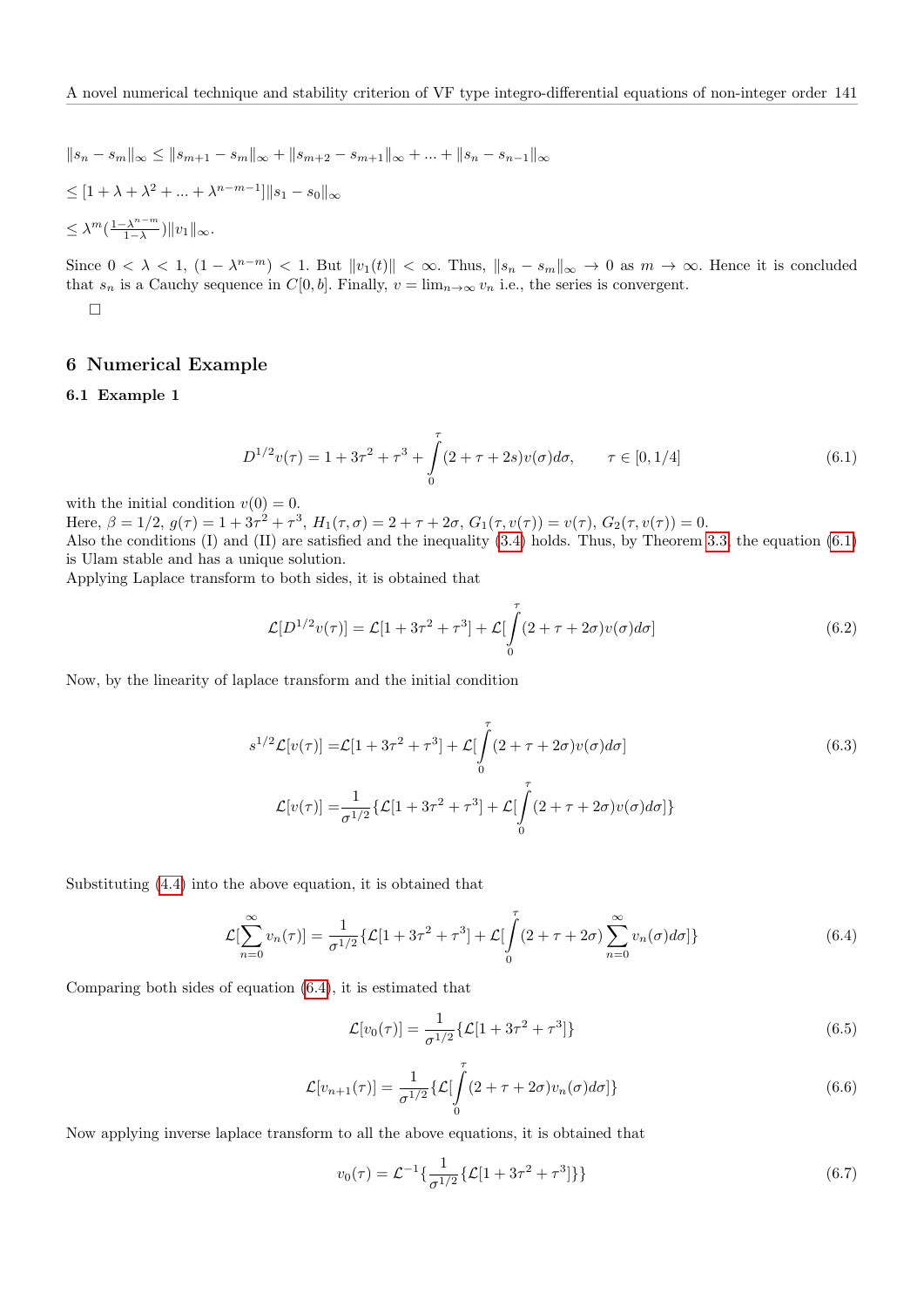$$
v_{n+1}(\tau) = \mathcal{L}^{-1}\left\{\frac{1}{\sigma^{1/2}}\left\{\mathcal{L}\left[\int_{0}^{t}(2+\tau+2\sigma)v_{n}(\sigma)d\sigma\right]\right\}\right\}
$$
(6.8)

Thus it is estimated that

$$
v_0(\tau) = \frac{2\tau^{1/2}}{\sqrt{\pi}} + \frac{16}{5} \frac{\tau^{5/2}}{\sqrt{\pi}} + \frac{32}{35} \frac{\tau^{7/2}}{\sqrt{\pi}}
$$
(6.9)

$$
v_1(\tau) = \frac{\tau^2}{8} + \frac{11}{96}\tau^3 + \frac{37}{792}\tau^4 + \frac{27}{320}\tau^5 + \frac{29}{1920}\tau^6
$$
 (6.10)

Similarly the other terms i.e.,  $v_2(\tau)$ ,  $v_3(\tau)$  and  $v_4(\tau)$  of the approximate solution can be obtained.

# 6.2 Example 2

$$
D^{3/2}v(\tau) = \tau^2 + 3\tau^3 + \frac{1}{5} \int_{0}^{\tau} (\tau \sigma + 1)v(\sigma) d\sigma + \frac{1}{6} \int_{0}^{1} (2 + \tau + \sigma^2)v(\sigma) d\sigma \tag{6.11}
$$

with the initial condition  $v(0) = 0$  and  $v'(0) = 2$ . Applying Laplace transform to both sides, it is obtained that

$$
\mathcal{L}[D^{3/2}v(\tau)] = \mathcal{L}[\tau^2 + 3\tau^3] + \mathcal{L}[\frac{1}{5} \int_0^t (\tau \sigma + 1)v(\sigma) d\sigma] + \mathcal{L}[\frac{1}{6} \int_0^1 (2 + \tau + \sigma^2)v(\sigma) d\sigma]
$$
(6.12)

Now by the linearity of laplace transform and the initial conditions

$$
\sigma^{3/2} \mathcal{L}[v(\tau)] - 2\sigma^{-1/2} = \mathcal{L}[\tau^2 + 3\tau^3] + \mathcal{L}[\frac{1}{5} \int_0^{\tau} (\tau \sigma + 1)v(\sigma) d\sigma] + \mathcal{L}[\frac{1}{6} \int_0^1 (2 + \tau + \sigma^2)v(\sigma) d\sigma]
$$
\n
$$
\mathcal{L}[v(\tau)] = \frac{2}{\sigma^2} + \frac{1}{\sigma^{3/2}} \{ \mathcal{L}[\tau^2 + 3\tau^3] + \mathcal{L}[\frac{1}{5} \int_0^{\tau} (\tau \sigma + 1)v(\sigma) d\sigma] + \mathcal{L}[\frac{1}{6} \int_0^1 (2 + \tau + \sigma^2)v(\sigma) d\sigma] \}
$$
\n(6.13)

Substituting [\(4.4\)](#page-5-2) into the above equation, it is obtained that

$$
\mathcal{L}[\sum_{n=0}^{\infty} v_n(\tau)] = \frac{2}{\sigma^2} + \frac{1}{\sigma^{3/2}} \{ \mathcal{L}[\tau^2 + 3\tau^3] + \mathcal{L}[\frac{1}{5} \int_{0}^{\tau} (\tau \sigma + 1) \sum_{n=0}^{\infty} v_n(\sigma) d\sigma] + \mathcal{L}[\frac{1}{6} \int_{0}^{1} (2 + \tau + \sigma^2) \sum_{n=0}^{\infty} v_n(\sigma) d\sigma] \}
$$

Comparing both sides of equation [\(6.24\)](#page-10-0), it is estimated that

$$
\mathcal{L}[v_0(\tau)] = \frac{2}{\sigma^2} + \frac{1}{\sigma^{3/2}} \{ \mathcal{L}[\tau^2 + 3\tau^3] \} \tag{6.14}
$$

$$
\mathcal{L}[v_0(\tau)] = \mathcal{L}[\frac{1}{5} \int_0^{\tau} (\tau \sigma + 1)v_0(\sigma) d\sigma] + \mathcal{L}[\frac{1}{6} \int_0^1 (2 + \tau + \sigma^2)v_0(\sigma) d\sigma]
$$
\n(6.15)

$$
\mathcal{L}[v_{n+1}(\tau)] = \mathcal{L}[\frac{1}{5} \int_{0}^{\tau} (\tau \sigma + 1)v_n(\sigma) d\sigma] + \mathcal{L}[\frac{1}{6} \int_{0}^{1} (2 + \tau + \sigma^2)v_n(\sigma) d\sigma]
$$
(6.16)

Now applying inverse laplace transform to all the above equations, it is obtained that

$$
v_0(\tau) = \mathcal{L}^{-1}\left\{\frac{2}{\sigma^2}\right\} + \mathcal{L}^{-1}\left\{\frac{1}{\sigma^{3/2}}\left\{\mathcal{L}[\tau^2 + 3\tau^3]\right\}\right\} \tag{6.17}
$$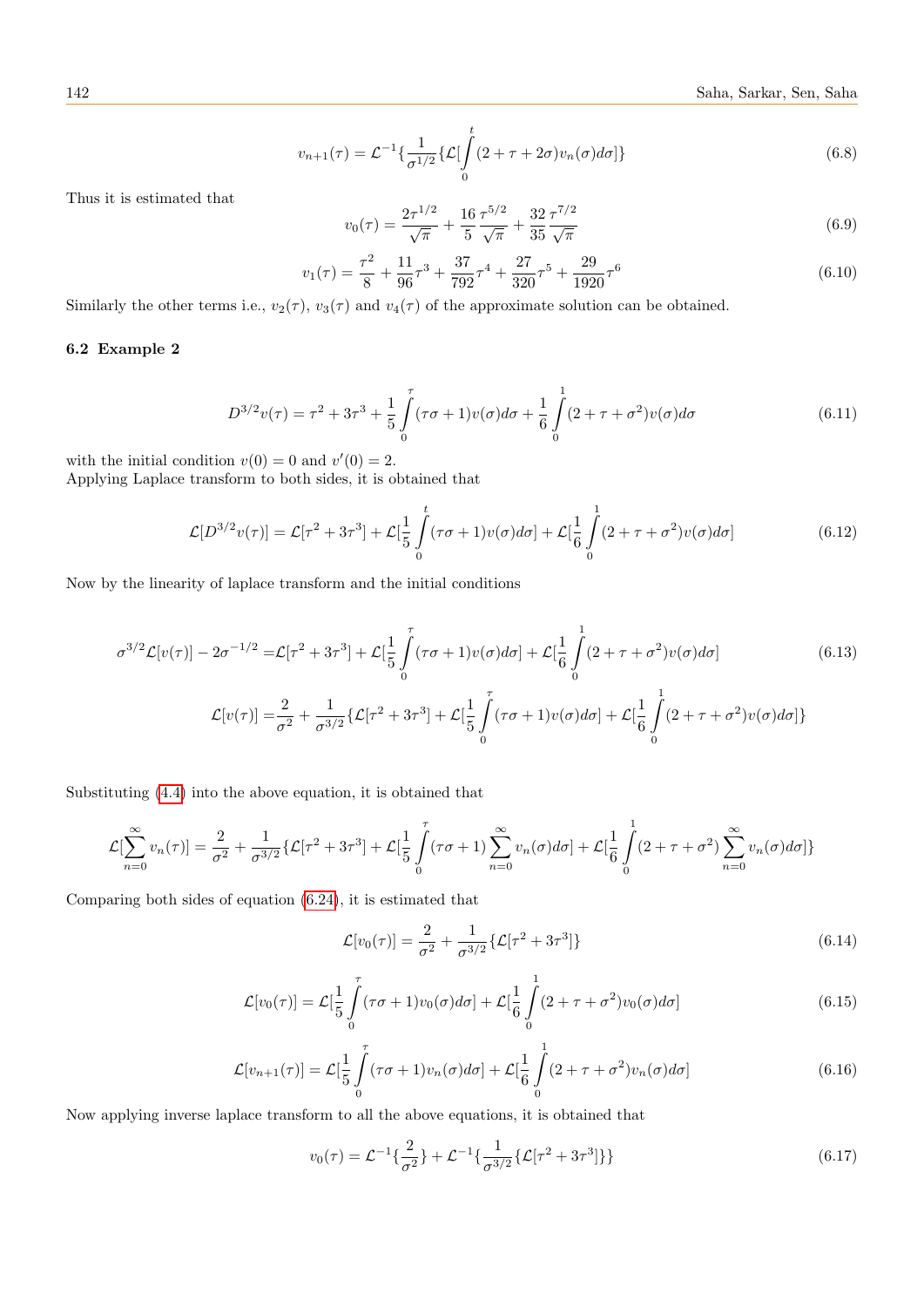A novel numerical technique and stability criterion of VF type integro-differential equations of non-integer order 143

$$
v_1(\tau) = \mathcal{L}^{-1}\left\{\frac{1}{\sigma^{3/2}}\mathcal{L}\left[\frac{1}{5}\int\limits_0^\tau (\tau\sigma + 1)v_0(\sigma)d\sigma\right] + \mathcal{L}\left[\frac{1}{6}\int\limits_0^\tau (2 + \tau + \sigma^2)v_0(\sigma)d\sigma\right]\right\}
$$
(6.18)

$$
v_{n+1}(\tau) = \mathcal{L}^{-1}\left\{\frac{1}{\sigma^{3/2}}\mathcal{L}\left[\frac{1}{5}\int_{0}^{\tau} (\tau\sigma + 1)v_n(\sigma)d\sigma\right] + \mathcal{L}\left[\frac{1}{6}\int_{0}^{1} (2 + \tau + \sigma^2)v_n(\sigma)d\sigma\right]\right\}
$$
(6.19)

Thus it is estimated that

$$
v_0(\tau) = 2\tau + \frac{32}{105\sqrt{\pi}}\tau^{7/2} + \frac{64}{105\sqrt{\pi}}\tau^{9/2}
$$
\n(6.20)

## <span id="page-10-1"></span>6.3 Example 3

$$
D^{1/2}v(\tau) = \frac{2\tau^{1/2}}{\sqrt{\pi}} + \frac{3\tau\sqrt{\pi}}{4} - \frac{9}{10} + \int_{0}^{1} v(\sigma)d\sigma
$$
 (6.21)

with the initial condition  $v(0) = 0$  and the exact solution given by  $v(\tau) = \tau^{3/2} + \tau$ . Here,  $\beta = 1/2$ ,  $g(\tau) =$  $\frac{2\tau^{1/2}}{\sqrt{\pi}} + \frac{3\tau\sqrt{\pi}}{4} - \frac{9}{10}, H_2(\tau, \sigma) = 1, G_1(\tau, v(\tau)) = 0, G_2(\tau, v(\tau)) = v(\tau).$ 

Also the conditions (I) and (II) are satisfied and the inequality  $(3.4)$  holds. Thus by Theorem [3.3,](#page-2-1) the equation  $(6.3)$ is Ulam stable and has a unique solution.

Applying Laplace transform to both sides, it is obtained that

$$
\mathcal{L}[D^{1/2}v(\tau)] = \mathcal{L}[\frac{2\tau^{1/2}}{\sqrt{\pi}}] + \mathcal{L}[\frac{3\tau\sqrt{\pi}}{4}] - \mathcal{L}[\frac{9}{10}] + \mathcal{L}(\int_{0}^{\tau}v(\sigma)d\sigma)
$$
\n(6.22)

Now by the linearity of laplace transform and the initial condition

$$
\sigma^{1/2} \mathcal{L}[v(\tau)] = \mathcal{L}[\frac{2\tau^{1/2}}{\sqrt{\pi}}] + \mathcal{L}[\frac{3\tau\sqrt{\pi}}{4}] - \mathcal{L}[\frac{9}{10}] + \mathcal{L}[\int_{0}^{1} v(\sigma)d\sigma]
$$
\n
$$
\mathcal{L}[v(\tau)] = \frac{1}{\sigma^{1/2}} \mathcal{L}[\frac{2\tau^{1/2}}{\sqrt{\pi}}] + \frac{1}{\sigma^{1/2}} \mathcal{L}[\frac{3\tau\sqrt{\pi}}{4}] - \frac{1}{\sigma^{1/2}} \mathcal{L}[\frac{9}{10}] + \frac{1}{\sigma^{1/2}} \mathcal{L}[\int_{0}^{1} v(\sigma)d\sigma]
$$
\n(6.23)

Substituting [\(4.4\)](#page-5-2) into the above equation, it is obtained that

<span id="page-10-0"></span>
$$
\mathcal{L}[\sum_{n=0}^{\infty} v_n(\tau)] = \frac{1}{\sigma^{1/2}} \mathcal{L}[\frac{2\tau^{1/2}}{\sqrt{\pi}}] + \frac{1}{\sigma^{1/2}} \mathcal{L}[\frac{3\tau\sqrt{\pi}}{4}] - \frac{1}{\sigma^{1/2}} \mathcal{L}[\frac{9}{10}] + \frac{1}{\sigma^{1/2}} \mathcal{L}[\int_{0}^{1} \sum_{n=0}^{\infty} v_n(\sigma) d\sigma]
$$
(6.24)

Now applying inverse laplace transform to all the above equations, it is obtained that

$$
v_0(\tau) = \mathcal{L}^{-1}\left\{\frac{1}{\sigma^{1/2}}\mathcal{L}\left[\frac{2\tau^{1/2}}{\sqrt{\pi}}\right]\right\} + \mathcal{L}^{-1}\left\{\frac{1}{\sigma^{1/2}}\mathcal{L}\left[\frac{3\tau\sqrt{\pi}}{4}\right]\right\} - \mathcal{L}^{-1}\left\{\frac{1}{\sigma^{1/2}}\mathcal{L}\left[\frac{9}{10}\right]\right\}
$$
(6.25)

$$
v_1(\tau) = \mathcal{L}^{-1}\left\{\frac{1}{\sigma^{1/2}}\mathcal{L}[\int_0^1 v_0(\sigma)d\sigma]\right\}
$$
\n(6.26)

$$
v_{n+1}(\tau) = \mathcal{L}^{-1}\left\{\frac{1}{\sigma^{1/2}}\mathcal{L}[\int_{0}^{1} v_n(\sigma)d\sigma]\right\}
$$
\n(6.27)

Thus it is estimated that

$$
v_0(\tau) = \tau + \tau^{\frac{3}{2}} - \frac{9}{5\sqrt{\pi}} \tau^{1/2}
$$
\n(6.28)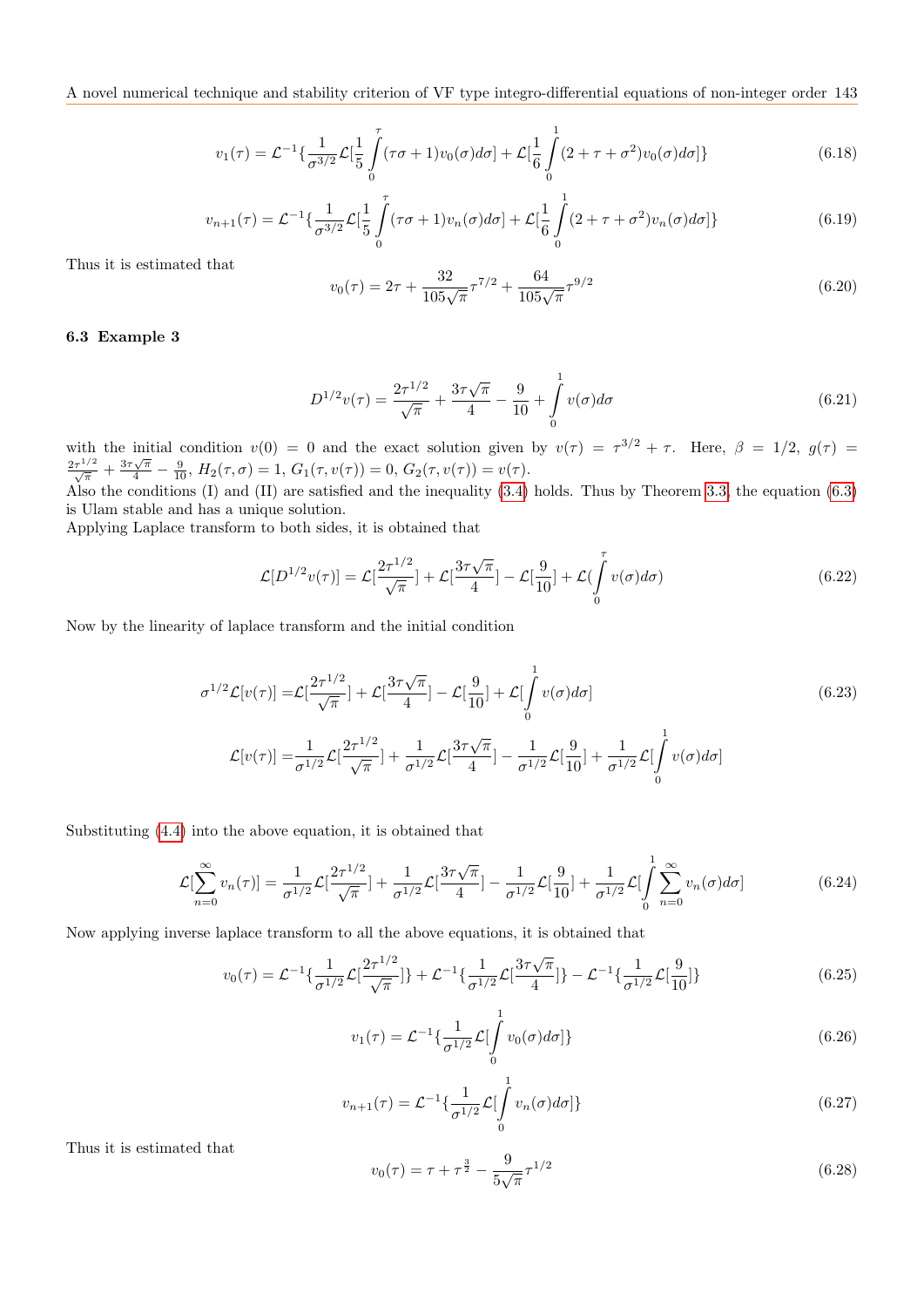



$$
v_1(\tau) = \frac{9}{10} - \frac{12}{5\pi} \tau^{1/2}
$$
\n(6.29)

Now  $\tilde{v}(\tau) = v_0(\tau) + v_1(\tau) = \tau + \tau^{\frac{3}{2}} - \frac{9}{5\sqrt{\pi}}\tau^{1/2} + \frac{9}{10} - \frac{12}{5\pi}\tau^{1/2}$  is the approximate closed form solution of the above equation. Also the exact and approximate solution of the considered problem is shown in Figure 1.

#### 7 Conclusion

Here sufficient criteria for Ulam stability and existence of the solution of the initial value problem has been derived. Decomposition method has been proposed to find out the solution of the considered nonlinear problem. Finally, some examples have been showcased to ensure the validity of the derived results.

#### References

- <span id="page-11-7"></span>[1] Y. Atalan and V. Karakaya,Stability of nonlinear Volterra-Fredholm integro differential equation: A fixed point approach, KIRSEHIR/TURKEY, 2016.
- <span id="page-11-2"></span>[2] A.A. Hamoud and K.P. Ghadle,The approximate solutions of fractional Volterra-Fredholm integro-differential equations by using analytical techniques, Probl. Anal. Issues Anal. 7 (2018), 41–58.
- <span id="page-11-3"></span>[3] A.A. Hamoud and K.P. Ghadle, Usage of the homotopy analysis method for solving fractional Volterra-Fredholm integro-differential equation of the second kind, Tamkang J. Math.  $49$  (2018), 301–315.
- [4] A.A. Hamoud and K.P. Ghadle, Some new existence, uniqueness and convergence results for fractional Volterra-Fredholm integro-differential equations, J. Appl. Comput. Mech. 5 (2019), 58–69.
- <span id="page-11-6"></span>[5] A.A. Hamoud, K.P. Ghadle and S. Atshan, The approximate solutions of fractional integro-differential equations by using modified Adomian decomposition method, Khayyam J. Math. 5 (2019), 21–39.
- <span id="page-11-0"></span>[6] A.A. Hamoud, K.P. Ghadle, M.S.I. Banni and Giniswamy, Existence and uniqueness theorems for fractional Volterra-Fredholm integro-differential equations, Int. J. Appl. Math. 31 (2018), 333–348.
- <span id="page-11-4"></span>[7] X. Ma and C. Huang, Numerical solution of fractional integro-differential equations by a hybrid collocation method. Appl. Math. Comput. 219 (2013), 6750–6760.
- <span id="page-11-5"></span>[8] R. Mittal and R. Nigam, Solution of fractional integro-differential equations by Adomian decomposition method, Int. J. Appl. Math. Mech. 4 (2008), 87–94.
- <span id="page-11-1"></span>[9] D. Saha, M. Sen and R.P. Agarwal, A Darbo fixed point theory approach towards the existence of a functional integral equation in a Banach algebra, Appl. Math. Comput.  $358$  (2019), 111–118.